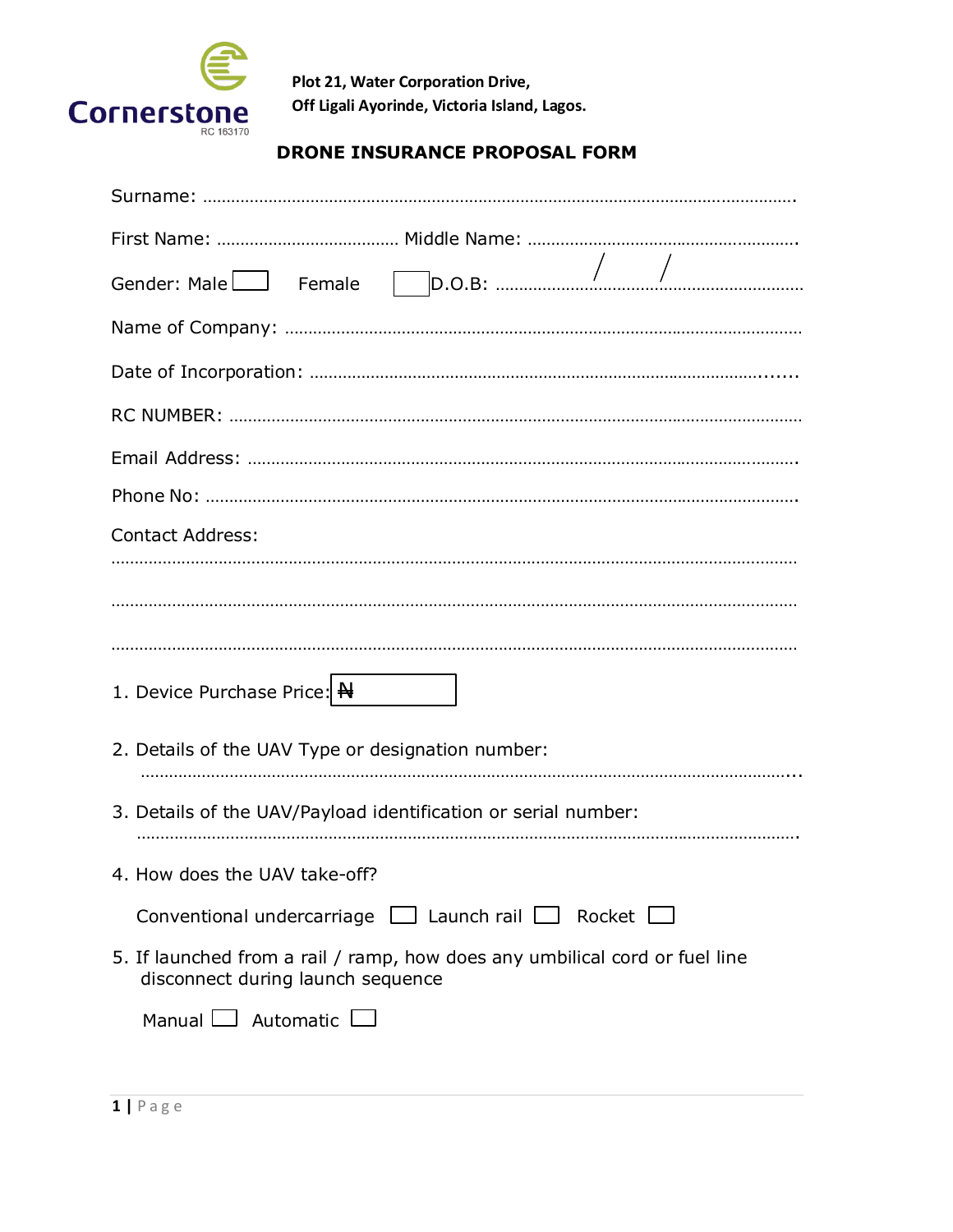

- 6. In the event vehicle has a rocket assisted launch sledge, how is the engine/propeller combination engaged once launch sledge disconnects? ..........................................................................................................
- 7. How does the UAV recover/land?

Recovery net  $\Box$  Parachute  $\Box$  Conventional landing on undercarriage  $\Box$ 

8. The take-off/launch is fully

|  | Autonomous $\Box$ External pilot $\Box$ |  |  |  |
|--|-----------------------------------------|--|--|--|
|--|-----------------------------------------|--|--|--|

9. How does the UAV fly?

| Autonomous $\Box$ Manual input (Pilot) $\Box$ |  |
|-----------------------------------------------|--|
|-----------------------------------------------|--|

- 10. Is there a single or dual communications link with the UAV? ……………………………………………………………………………………………………………………………
- 12. Do the primary flight control surfaces (elevator, rudder, aileron etc.) have any form of control redundancy?

|  | ٦o |
|--|----|
|--|----|

13. In the event of a generator failure, is there an alternate electrical power supply (inboard battery) to provide electrical power for the communication link and controls?

14. Can the vehicle attempt a glide return to base?

|  |  | G |  |
|--|--|---|--|
|--|--|---|--|

15. In the event of a malfunction during the flight, is there any fail-safe facility that would automatically deploy any recovery parachute

| ., | No |
|----|----|
|----|----|

16. If communication/contact is lost in flight, can the UAV return to base on its own?

| ۱.<br>-- | N٥ |  |
|----------|----|--|
|----------|----|--|

17. If "Yes", what is the procedure for attempting to retain contact with the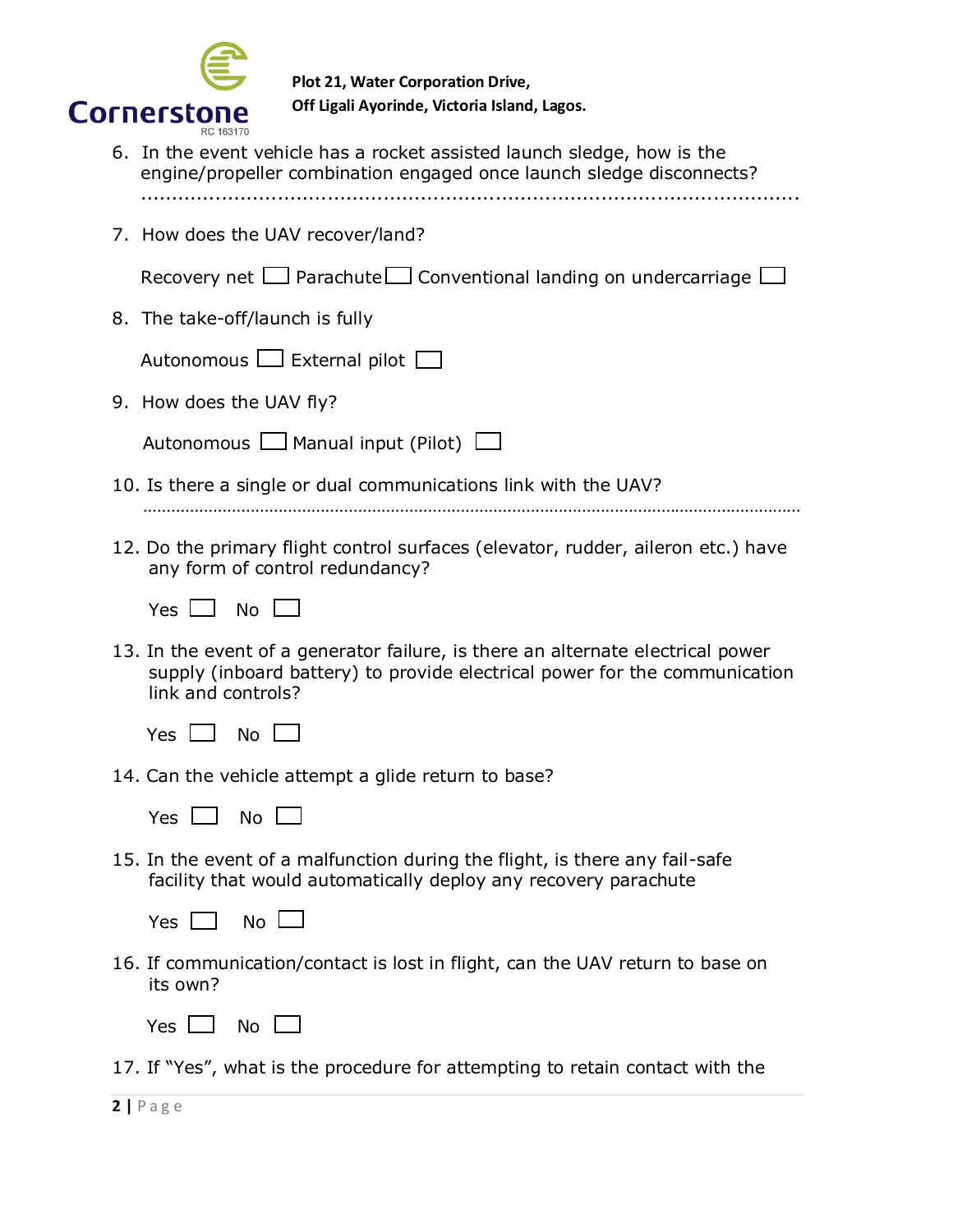

| UAV once overhead the ground station/recovery zone?                                                                                                                          |
|------------------------------------------------------------------------------------------------------------------------------------------------------------------------------|
| 18. What is the range/operational radius of the UAV from the ground station,<br>and is it reliant on any form of airborne 'Relay' vehicle?                                   |
| 19. The UAV is to be insured as a?                                                                                                                                           |
| Prototype $\Box$ Series production machine $\Box$                                                                                                                            |
| 20. How many hours has the specific type of vehicle flown?                                                                                                                   |
| 21. If a production machine, how many hours has the worldwide fleet amassed<br>(Looking here for fleet maturity)?                                                            |
| 22. What is the overhaul/ultimate life on the engine?                                                                                                                        |
| 23. Please provide details on the 'mean time between failure' (MTBF) on the<br>specific engine?                                                                              |
| 24. Also, if available provide details on the 'mean time between loss' (MTBL) on<br>the machine/system to be insured                                                         |
| 25. Are any unusual manoeuvres being carried out?<br><b>Yes</b><br>- No                                                                                                      |
| 26. Please provide a summary on the proposed flight test schedule (ie how<br>many hours ground test, hours on basic manoeuvres, cruise, high<br>altitude/low altitude etc.)? |
| 27. Will any take off or landings be carried out in poor visibility or at night?                                                                                             |
| No L<br>Yes $\mathsf{\mathsf{L}}$                                                                                                                                            |
| 28. How is take-off and landing phase carried                                                                                                                                |
| <b>Lautonomous</b><br>External pilot                                                                                                                                         |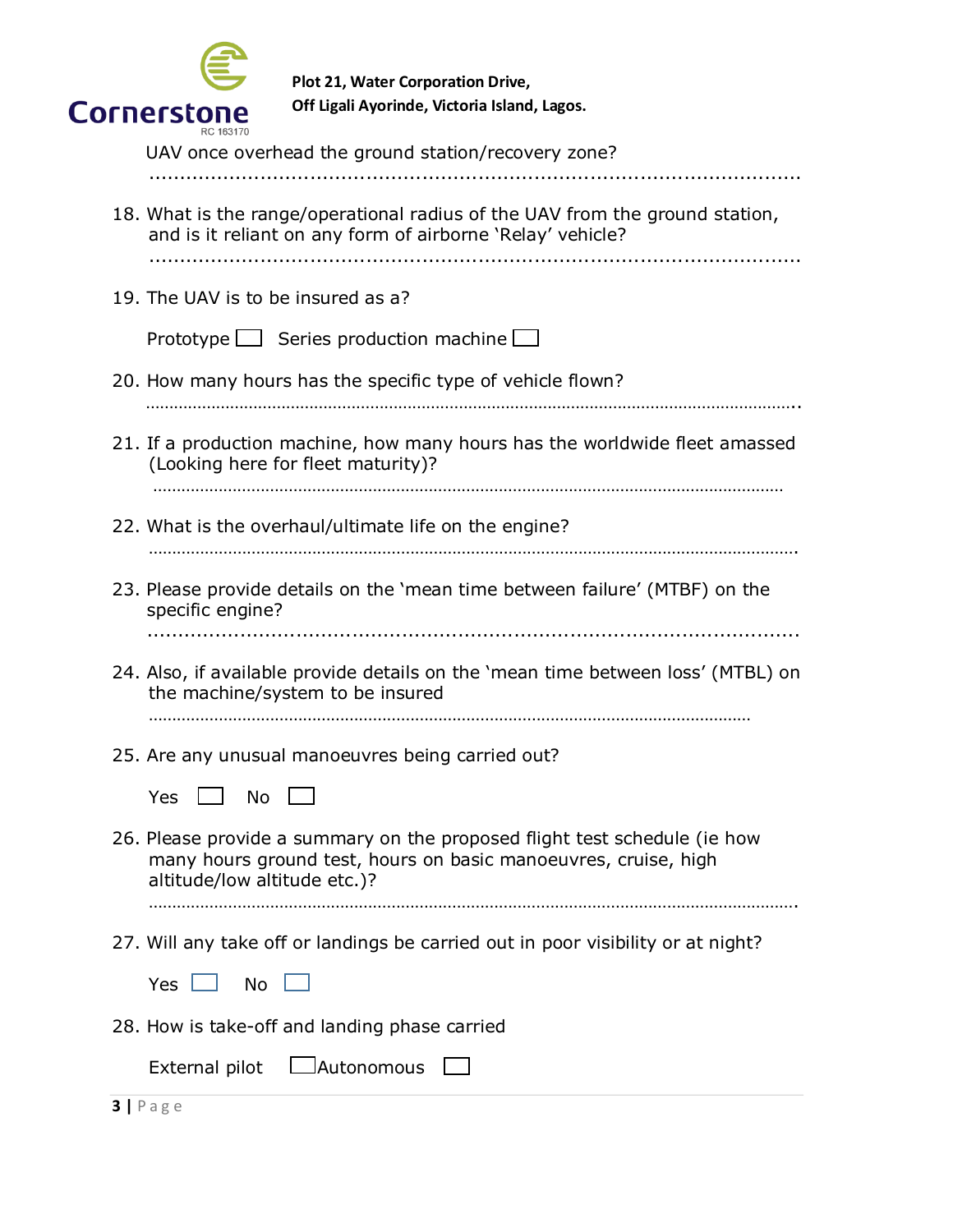

29. Will any flights be carried out over built up areas?

| ٠ |  | -<br>Ι |  |
|---|--|--------|--|
|---|--|--------|--|

30. Are the local Civil Aviation Authority/Air Traffic Control services involved in authorising the respective flights?

| ۰. | ∩ו |  |
|----|----|--|
|----|----|--|

31. If "Yes", what restrictions have been placed on the flights?

……………………………………………………………………………………………………………………………

32. Please provide details on any loss record? If the manufacturer produces more than one type of UAV and the various models utilise a common communications/avionics package, please provide details of the fleet loss record for the UAV with a common system?

………………………………………………………………………………………………………………………

33. What is the value of the UAV? Please provide a breakdown on how the value is arrived at?

………………………………………………………………………………………………………………………

- 34. Please provide details on the payload and its value? ………………………………………………………………………………………………………………………
- 35. To enable the vehicle to be identified, please supply details of the UAV/payloads identification or serial numbers? …………………………………………………………………………………………………………………………
- 36. Is the payload retracted for takeoff and landing
	- $Yes \Box No \Box$
- 37. Can it be damaged in the event of an undercarriage failure)?

|  |  | ง∩ |  |
|--|--|----|--|
|--|--|----|--|

- 38. What is the detail of the internal/external pilots'?
- ……………………………………………………………………………………………………………………….
- 39. Will the flights involve any passive/active pilot training for customers'
	- Yes  $\Box$  No  $\Box$